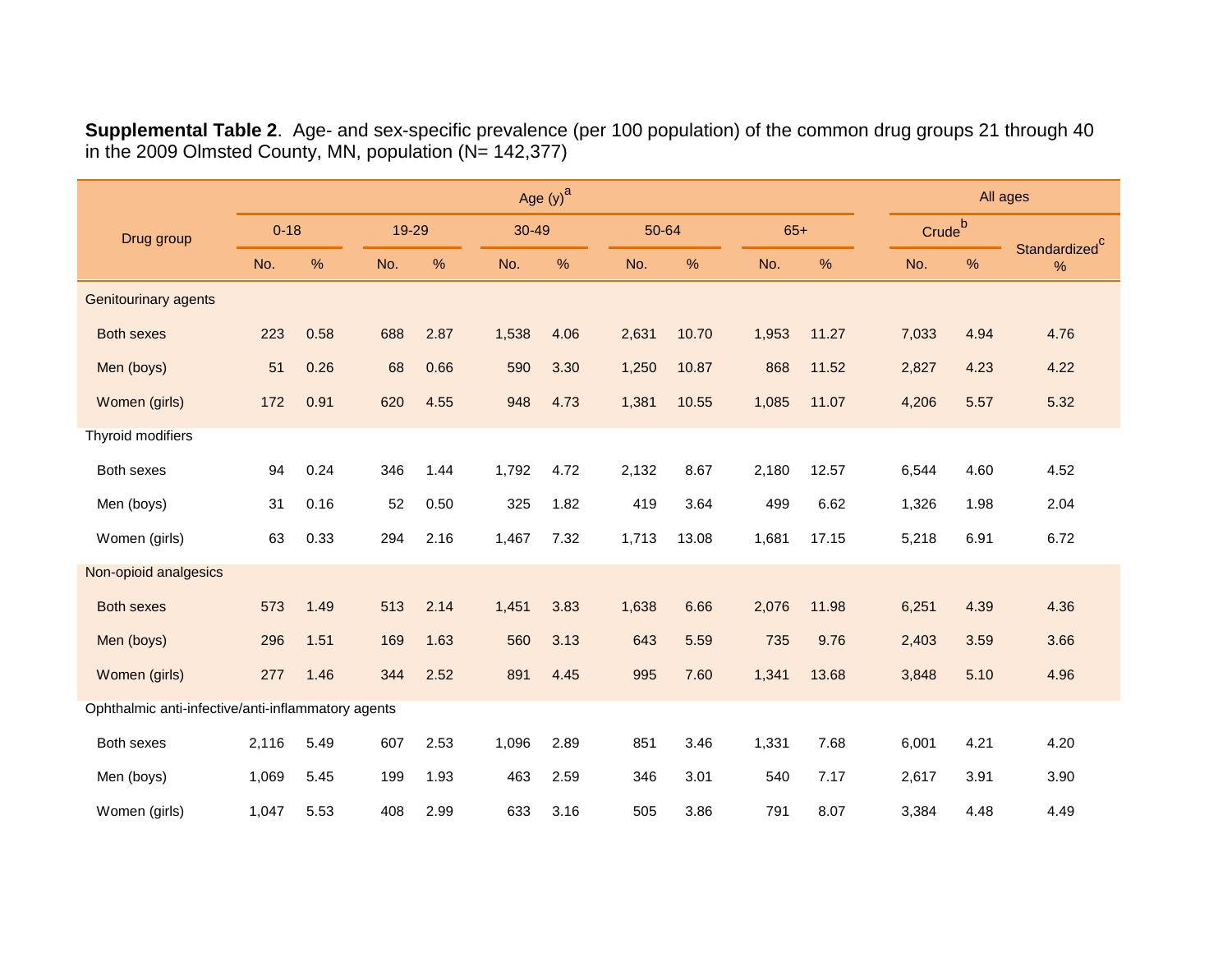|                                        | Age $(y)$ <sup>a</sup> |      |     |       |       |       |       |       |       |       |  |                    | All ages |                                   |  |
|----------------------------------------|------------------------|------|-----|-------|-------|-------|-------|-------|-------|-------|--|--------------------|----------|-----------------------------------|--|
| Drug group                             | $0 - 18$               |      |     | 19-29 |       | 30-49 |       | 50-64 |       | $65+$ |  | Crude <sup>b</sup> |          |                                   |  |
|                                        | No.                    | %    | No. | $\%$  | No.   | %     | No.   | %     | No.   | %     |  | No.                | %        | Standardized <sup>C</sup><br>$\%$ |  |
| Antitussives/expectorants              |                        |      |     |       |       |       |       |       |       |       |  |                    |          |                                   |  |
| <b>Both sexes</b>                      | 455                    | 1.18 | 870 | 3.63  | 2,013 | 5.31  | 1,456 | 5.92  | 1,024 | 5.91  |  | 5,818              | 4.09     | 4.04                              |  |
| Men (boys)                             | 197                    | 1.00 | 216 | 2.09  | 657   | 3.67  | 485   | 4.22  | 397   | 5.27  |  | 1,952              | 2.92     | 2.99                              |  |
| Women (girls)                          | 258                    | 1.36 | 654 | 4.80  | 1,356 | 6.77  | 971   | 7.42  | 627   | 6.40  |  | 3,866              | 5.12     | 5.05                              |  |
| Sulfonamide and related antimicrobials |                        |      |     |       |       |       |       |       |       |       |  |                    |          |                                   |  |
| Both sexes                             | 893                    | 2.32 | 971 | 4.05  | 1,543 | 4.07  | 1,055 | 4.29  | 990   | 5.71  |  | 5,452              | 3.83     | 3.74                              |  |
| Men (boys)                             | 228                    | 1.16 | 141 | 1.36  | 300   | 1.68  | 270   | 2.35  | 274   | 3.64  |  | 1,213              | 1.81     | 1.83                              |  |
| Women (girls)                          | 665                    | 3.51 | 830 | 6.09  | 1,243 | 6.20  | 785   | 6.00  | 716   | 7.30  |  | 4,239              | 5.61     | 5.56                              |  |
| Antivirals                             |                        |      |     |       |       |       |       |       |       |       |  |                    |          |                                   |  |
| <b>Both sexes</b>                      | 1,456                  | 3.78 | 857 | 3.58  | 1,640 | 4.32  | 995   | 4.05  | 467   | 2.69  |  | 5,415              | 3.80     | 3.76                              |  |
| Men (boys)                             | 774                    | 3.95 | 184 | 1.78  | 519   | 2.90  | 322   | 2.80  | 183   | 2.43  |  | 1,982              | 2.96     | 2.94                              |  |
| Women (girls)                          | 682                    | 3.60 | 673 | 4.94  | 1,121 | 5.59  | 673   | 5.14  | 284   | 2.90  |  | 3,433              | 4.55     | 4.55                              |  |
| Blood glucose regulation agents        |                        |      |     |       |       |       |       |       |       |       |  |                    |          |                                   |  |
| Both sexes                             | 98                     | 0.25 | 231 | 0.96  | 1,068 | 2.82  | 1,843 | 7.50  | 2,016 | 11.63 |  | 5,256              | 3.69     | 3.63                              |  |
| Men (boys)                             | 51                     | 0.26 | 78  | 0.75  | 529   | 2.96  | 995   | 8.66  | 1,036 | 13.75 |  | 2,689              | 4.02     | 4.08                              |  |
| Women (girls)                          | 47                     | 0.25 | 153 | 1.12  | 539   | 2.69  | 848   | 6.48  | 980   | 10.00 |  | 2,567              | 3.40     | 3.26                              |  |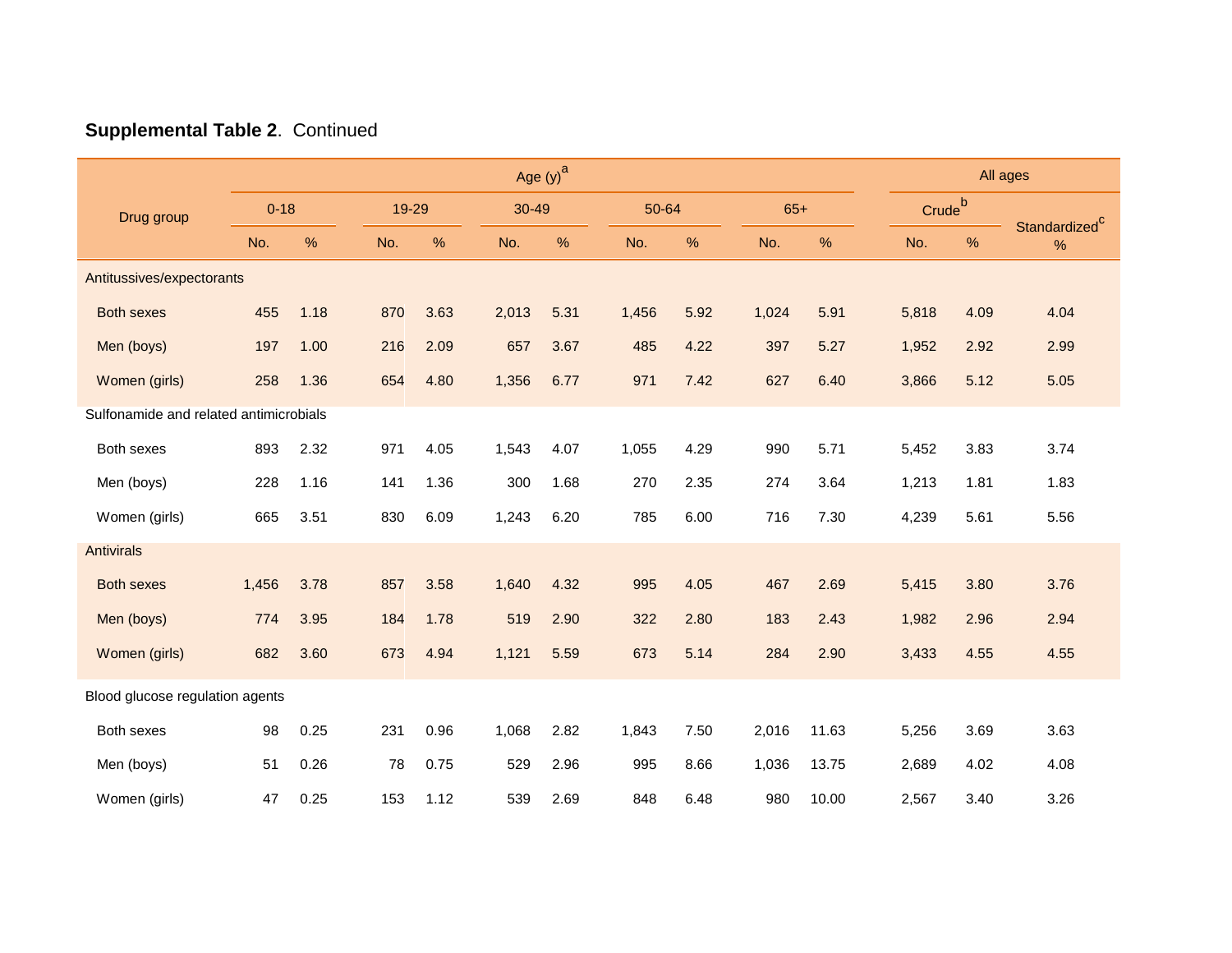|                        | Age $(y)$ <sup>a</sup> |      |       |       |       |       |       |               |       |       |  | All ages           |      |                                   |
|------------------------|------------------------|------|-------|-------|-------|-------|-------|---------------|-------|-------|--|--------------------|------|-----------------------------------|
| Drug group             | $0 - 18$               |      |       | 19-29 |       | 30-49 | 50-64 |               | $65+$ |       |  | Crude <sup>b</sup> |      |                                   |
|                        | No.                    | %    | No.   | $\%$  | No.   | $\%$  | No.   | $\frac{0}{0}$ | No.   | %     |  | No.                | $\%$ | Standardized <sup>c</sup><br>$\%$ |
| Anti-acne agents       |                        |      |       |       |       |       |       |               |       |       |  |                    |      |                                   |
| <b>Both sexes</b>      | 1,598                  | 4.14 | 1,270 | 5.30  | 1,216 | 3.21  | 691   | 2.81          | 323   | 1.86  |  | 5,098              | 3.58 | 3.47                              |
| Men (boys)             | 718                    | 3.66 | 304   | 2.94  | 214   | 1.20  | 157   | 1.37          | 127   | 1.69  |  | 1,520              | 2.27 | 2.21                              |
| Women (girls)          | 880                    | 4.64 | 966   | 7.09  | 1,002 | 5.00  | 534   | 4.08          | 196   | 2.00  |  | 3,578              | 4.74 | 4.71                              |
| Anticonvulsants        |                        |      |       |       |       |       |       |               |       |       |  |                    |      |                                   |
| Both sexes             | 333                    | 0.86 | 580   | 2.42  | 1,607 | 4.24  | 1,328 | 5.40          | 1,101 | 6.35  |  | 4,949              | 3.48 | 3.46                              |
| Men (boys)             | 170                    | 0.87 | 192   | 1.86  | 614   | 3.43  | 522   | 4.54          | 453   | 6.01  |  | 1,951              | 2.92 | 2.98                              |
| Women (girls)          | 163                    | 0.86 | 388   | 2.85  | 993   | 4.96  | 806   | 6.16          | 648   | 6.61  |  | 2,998              | 3.97 | 3.91                              |
| Anti-infectives, other |                        |      |       |       |       |       |       |               |       |       |  |                    |      |                                   |
| <b>Both sexes</b>      | 478                    | 1.24 | 996   | 4.16  | 1,279 | 3.37  | 1,011 | 4.11          | 1,087 | 6.27  |  | 4,851              | 3.41 | 3.30                              |
| Men (boys)             | 167                    | 0.85 | 142   | 1.37  | 321   | 1.79  | 397   | 3.45          | 449   | 5.96  |  | 1,476              | 2.21 | 2.24                              |
| Women (girls)          | 311                    | 1.64 | 854   | 6.27  | 958   | 4.78  | 614   | 4.69          | 638   | 6.51  |  | 3,375              | 4.47 | 4.35                              |
| Hormones, other        |                        |      |       |       |       |       |       |               |       |       |  |                    |      |                                   |
| Both sexes             | 80                     | 0.21 | 179   | 0.75  | 453   | 1.19  | 1,271 | 5.17          | 2,376 | 13.71 |  | 4,359              | 3.06 | 3.01                              |
|                        |                        |      |       |       |       |       |       |               |       |       |  |                    |      |                                   |
| Men (boys)             | 59                     | 0.30 | 31    | 0.30  | 149   | 0.83  | 267   | 2.32          | 574   | 7.62  |  | 1,080              | 1.62 | 1.67                              |
| Women (girls)          | 21                     | 0.11 | 148   | 1.09  | 304   | 1.52  | 1,004 | 7.67          | 1,802 | 18.38 |  | 3,279              | 4.34 | 4.08                              |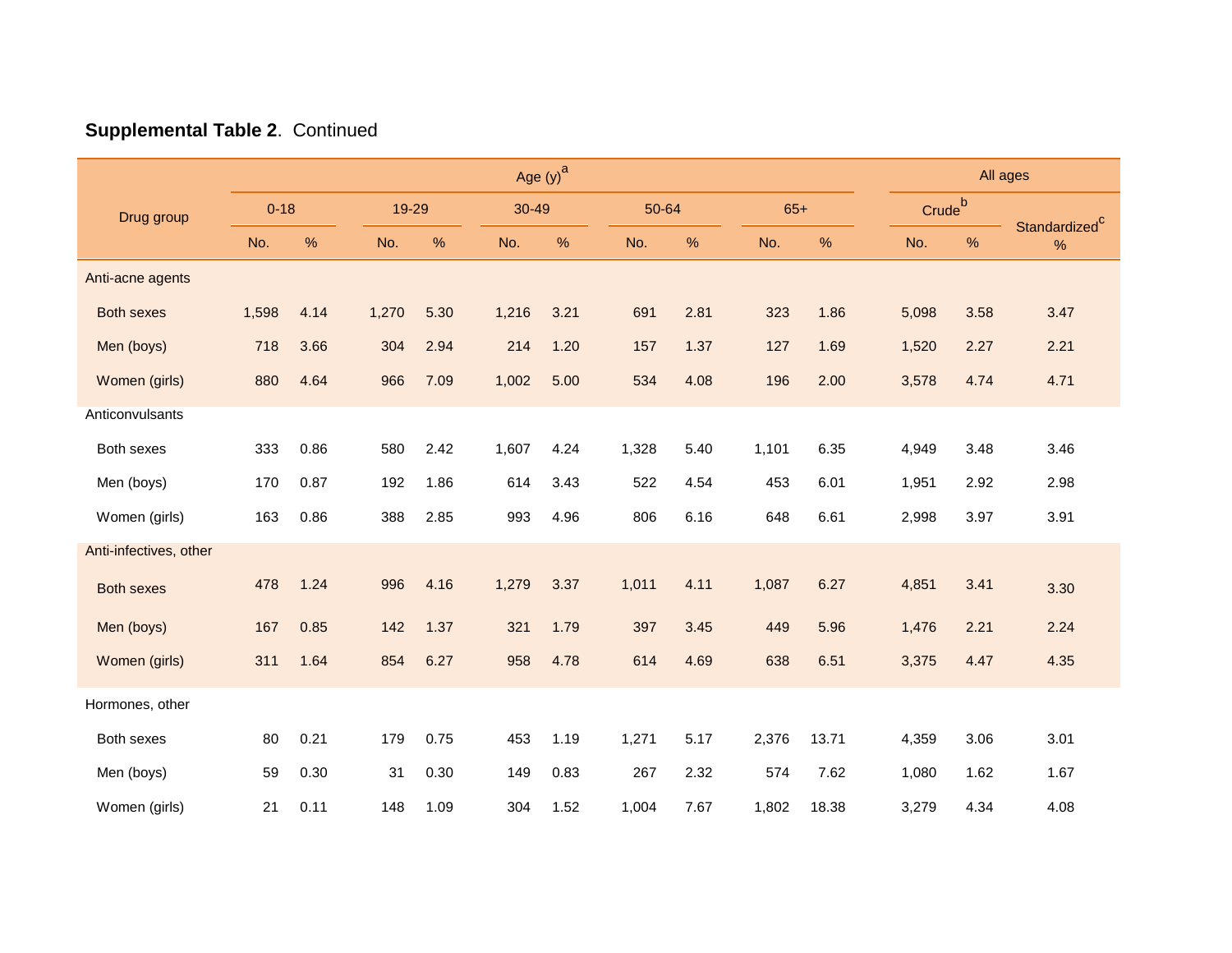|                                                                 | Age $(y)$ <sup>a</sup> |      |     |       |       |       |       |       |       |       |  |                    | All ages |                                   |  |
|-----------------------------------------------------------------|------------------------|------|-----|-------|-------|-------|-------|-------|-------|-------|--|--------------------|----------|-----------------------------------|--|
| Drug group                                                      | $0 - 18$               |      |     | 19-29 |       | 30-49 |       | 50-64 |       | $65+$ |  | Crude <sup>b</sup> |          |                                   |  |
|                                                                 | No.                    | %    | No. | %     | No.   | %     | No.   | %     | No.   | %     |  | No.                | %        | Standardized <sup>C</sup><br>$\%$ |  |
| Calcium channel blockers                                        |                        |      |     |       |       |       |       |       |       |       |  |                    |          |                                   |  |
| <b>Both sexes</b>                                               | 26                     | 0.07 | 86  | 0.36  | 455   | 1.20  | 1,066 | 4.34  | 2,430 | 14.02 |  | 4,063              | 2.85     | 2.83                              |  |
| Men (boys)                                                      | 12                     | 0.06 | 20  | 0.19  | 204   | 1.14  | 527   | 4.58  | 904   | 12.00 |  | 1,667              | 2.49     | 2.57                              |  |
| Women (girls)                                                   | 14                     | 0.07 | 66  | 0.48  | 251   | 1.25  | 539   | 4.12  | 1,526 | 15.57 |  | 2,396              | 3.17     | 3.02                              |  |
| Tetracyclines                                                   |                        |      |     |       |       |       |       |       |       |       |  |                    |          |                                   |  |
| Both sexes                                                      | 612                    | 1.59 | 811 | 3.38  | 1,062 | 2.80  | 618   | 2.51  | 520   | 3.00  |  | 3,623              | 2.54     | 2.51                              |  |
| Men (boys)                                                      | 336                    | 1.71 | 270 | 2.61  | 368   | 2.06  | 240   | 2.09  | 258   | 3.42  |  | 1,472              | 2.20     | 2.22                              |  |
| Women (girls)                                                   | 276                    | 1.46 | 541 | 3.97  | 694   | 3.46  | 378   | 2.89  | 262   | 2.67  |  | 2,151              | 2.85     | 2.81                              |  |
| Skeletal muscle relaxants                                       |                        |      |     |       |       |       |       |       |       |       |  |                    |          |                                   |  |
| <b>Both sexes</b>                                               | 51                     | 0.13 | 612 | 2.55  | 1,624 | 4.28  | 905   | 3.68  | 368   | 2.12  |  | 3,560              | 2.50     | 2.51                              |  |
| Men (boys)                                                      | 18                     | 0.09 | 208 | 2.01  | 623   | 3.48  | 346   | 3.01  | 121   | 1.61  |  | 1,316              | 1.97     | 2.04                              |  |
| Women (girls)                                                   | 33                     | 0.17 | 404 | 2.96  | 1,001 | 5.00  | 559   | 4.27  | 247   | 2.52  |  | 2,244              | 2.97     | 2.97                              |  |
| Anticoagulants/antihemorrhagics/platelet aggregation inhibitors |                        |      |     |       |       |       |       |       |       |       |  |                    |          |                                   |  |
| Both sexes                                                      | 30                     | 0.08 | 82  | 0.34  | 400   | 1.05  | 869   | 3.53  | 1,934 | 11.16 |  | 3,315              | 2.33     | 2.30                              |  |
| Men (boys)                                                      | 14                     | 0.07 | 30  | 0.29  | 211   | 1.18  | 539   | 4.69  | 1,020 | 13.54 |  | 1,814              | 2.71     | 2.80                              |  |
| Women (girls)                                                   | 16                     | 0.08 | 52  | 0.38  | 189   | 0.94  | 330   | 2.52  | 914   | 9.32  |  | 1,501              | 1.99     | 1.90                              |  |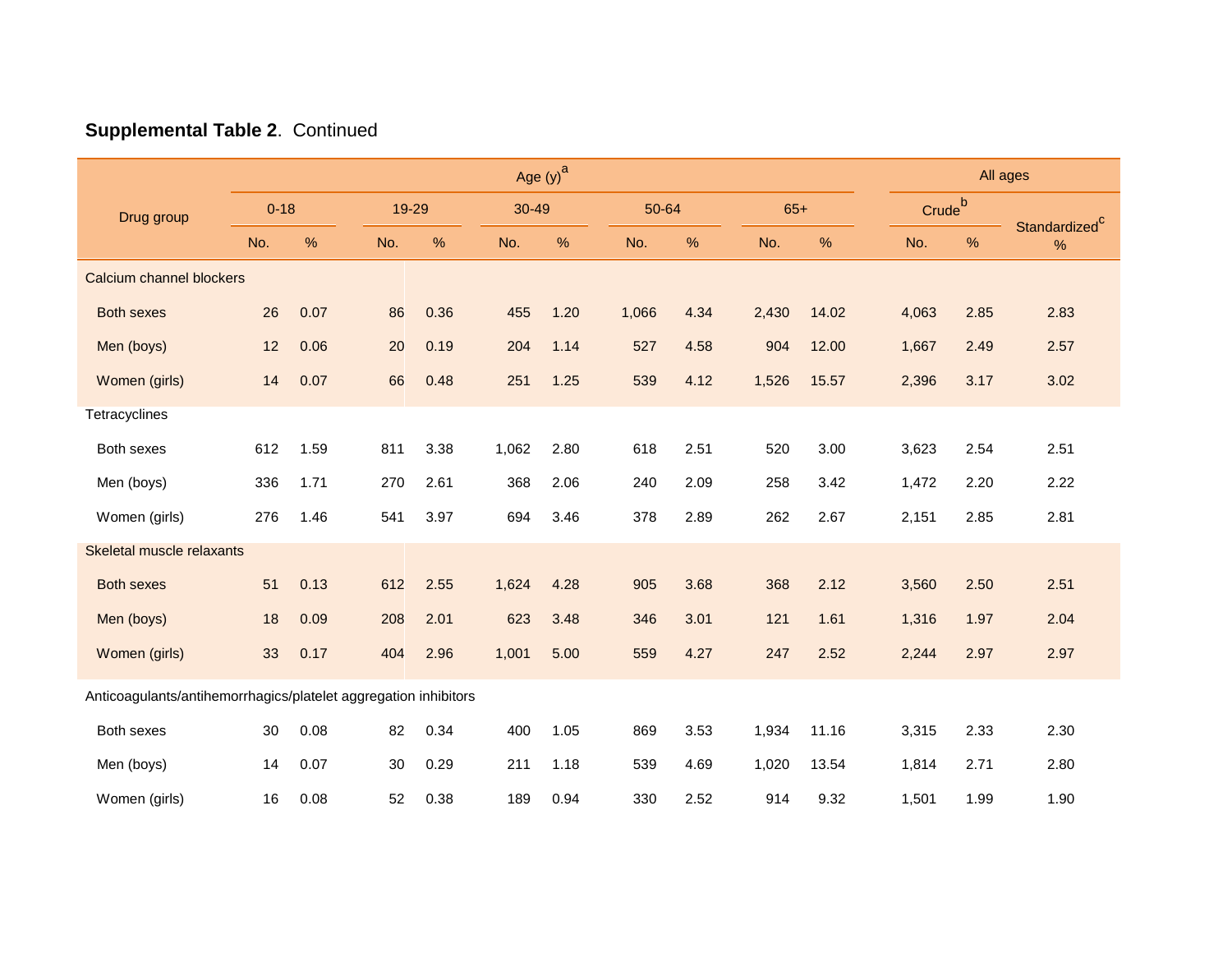|                                          | Age $(y)$ <sup>a</sup> |      |     |               |       |       |       |      |       |      |  |                    | All ages |                           |  |
|------------------------------------------|------------------------|------|-----|---------------|-------|-------|-------|------|-------|------|--|--------------------|----------|---------------------------|--|
| Drug group                               | $0 - 18$               |      |     | 19-29         |       | 30-49 | 50-64 |      | $65+$ |      |  | Crude <sup>b</sup> |          | Standardized <sup>C</sup> |  |
|                                          | No.                    | $\%$ | No. | $\frac{9}{6}$ | No.   | %     | No.   | %    | No.   | $\%$ |  | No.                | $\%$     | $\%$                      |  |
| Antifungals                              |                        |      |     |               |       |       |       |      |       |      |  |                    |          |                           |  |
| <b>Both sexes</b>                        | 435                    | 1.13 | 679 | 2.83          | 1,208 | 3.19  | 572   | 2.33 | 358   | 2.07 |  | 3,252              | 2.28     | 2.23                      |  |
| Men (boys)                               | 194                    | 0.99 | 64  | 0.62          | 162   | 0.91  | 150   | 1.30 | 116   | 1.54 |  | 686                | 1.03     | 1.02                      |  |
| Women (girls)                            | 241                    | 1.27 | 615 | 4.51          | 1,046 | 5.22  | 422   | 3.22 | 242   | 2.47 |  | 2,566              | 3.40     | 3.40                      |  |
| Antidotes, deterrents and poison control |                        |      |     |               |       |       |       |      |       |      |  |                    |          |                           |  |
| Both sexes                               | 48                     | 0.12 | 551 | 2.30          | 1,413 | 3.73  | 910   | 3.70 | 283   | 1.63 |  | 3,205              | 2.25     | 2.26                      |  |
| Men (boys)                               | 26                     | 0.13 | 201 | 1.94          | 655   | 3.66  | 444   | 3.86 | 130   | 1.73 |  | 1,456              | 2.18     | 2.23                      |  |
| Women (girls)                            | 22                     | 0.12 | 350 | 2.57          | 758   | 3.78  | 466   | 3.56 | 153   | 1.56 |  | 1,749              | 2.32     | 2.30                      |  |
| Central nervous system agents, other     |                        |      |     |               |       |       |       |      |       |      |  |                    |          |                           |  |
| <b>Both sexes</b>                        | 155                    | 0.40 | 203 | 0.85          | 718   | 1.89  | 833   | 3.39 | 1,249 | 7.20 |  | 3,158              | 2.22     | 2.20                      |  |
| Men (boys)                               | 93                     | 0.47 | 68  | 0.66          | 263   | 1.47  | 281   | 2.44 | 481   | 6.39 |  | 1,186              | 1.77     | 1.83                      |  |
| Women (girls)                            | 62                     | 0.33 | 135 | 0.99          | 455   | 2.27  | 552   | 4.22 | 768   | 7.83 |  | 1,972              | 2.61     | 2.53                      |  |
| Dermatological agents, other             |                        |      |     |               |       |       |       |      |       |      |  |                    |          |                           |  |
| Both sexes                               | 515                    | 1.34 | 419 | 1.75          | 878   | 2.31  | 633   | 2.57 | 580   | 3.35 |  | 3,025              | 2.12     | 2.10                      |  |
| Men (boys)                               | 235                    | 1.20 | 107 | 1.04          | 272   | 1.52  | 210   | 1.83 | 225   | 2.99 |  | 1,049              | 1.57     | 1.59                      |  |
| Women (girls)                            | 280                    | 1.48 | 312 | 2.29          | 606   | 3.02  | 423   | 3.23 | 355   | 3.62 |  | 1,976              | 2.62     | 2.60                      |  |